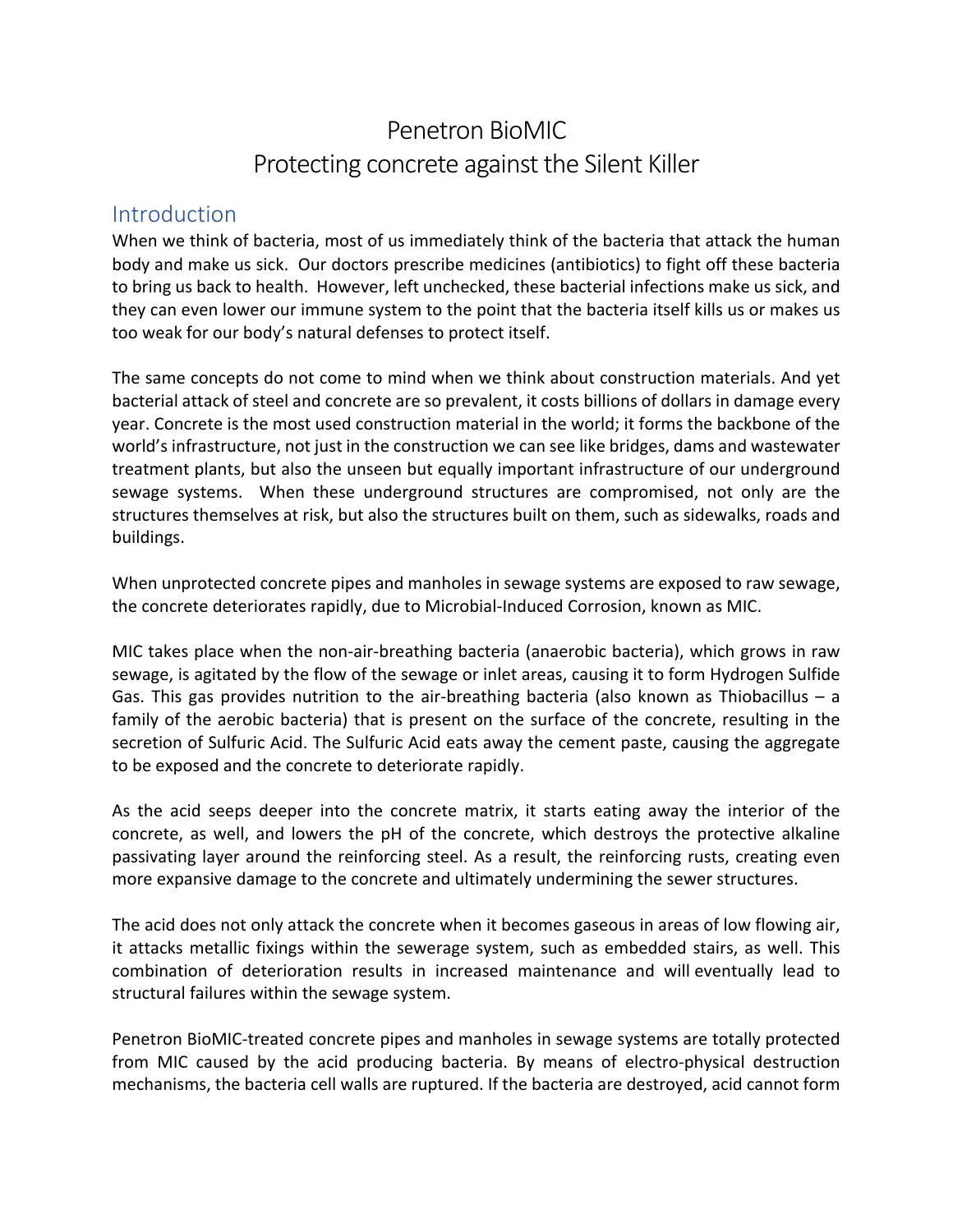and, without the presence of acid, there will be no corrosion. This will result in Total Concrete Protection for the lifespan of the concrete.

### Penetron BioMIC

PENETRON BioMIC is an antimicrobial admixture added to the concrete mix at the time of batching. It forms a molecular bond with the concrete, preventing microbial-induced corrosion damage and inhibiting the growth of other product-damaging and odor-causing microorganisms, such as bacteria, algae and fungi.

PENETRON BioMIC's technology is an EPA registered microbiostatic agent that ruptures microbe cell walls on contact. This complete electro-physical destruction of the microbes that come in contact with it does not deplete PENETRON BioMIC and, as it is also leach resistant and will not migrate through the concrete, it retains its effectiveness indefinitely.

#### Test Results

The main objective of the test was to show how Penetron BioMIC protects concrete against MIC. Concrete samples were treated with Penetron BioMIC and tested under modified ISO 22196 test methods to verify the antimicrobial efficacy of Penetron BioMIC against Thiobacillus bacteria compared to an untreated/control sample.

The samples were first subjected to an aging process to reduce their surface pH, creating a suitable condition for bacterial growth. The samples were ready for microbial tests after the surface pH was reduced to, and remained stable, in the range of pH 6.5 (+/- 0.5).

The Thiobacillus bacteria contains a wide range of species; in the test, Thiobacillus Novellus was selected for testing. Following the aging of the sample, the pH of the sample surfaces were confirmed to be approximately pH 6.5.

The samples inoculated with Thiobacillus Novellus were incubated for 24 hours, followed by recovery and plating of the micro-organisms from the sample surfaces. The table below contains the results from the tests.

| , adic 1, 190 22190 , col negatio |          |               |             |
|-----------------------------------|----------|---------------|-------------|
| Sample Set                        | Interval | Result        |             |
|                                   |          | Log Reduction | % Reduction |
| Control                           | 24 hr    |               |             |
| Penetron BioMIC-treated           | 24 hr    | 2.98          | 99.9        |

*Table 1: ISO 22196 Test Results*

The test results show Penetron BioMIC-treated samples have a 2.98 log reduction (99.9% reduction) compared with untreated control samples.